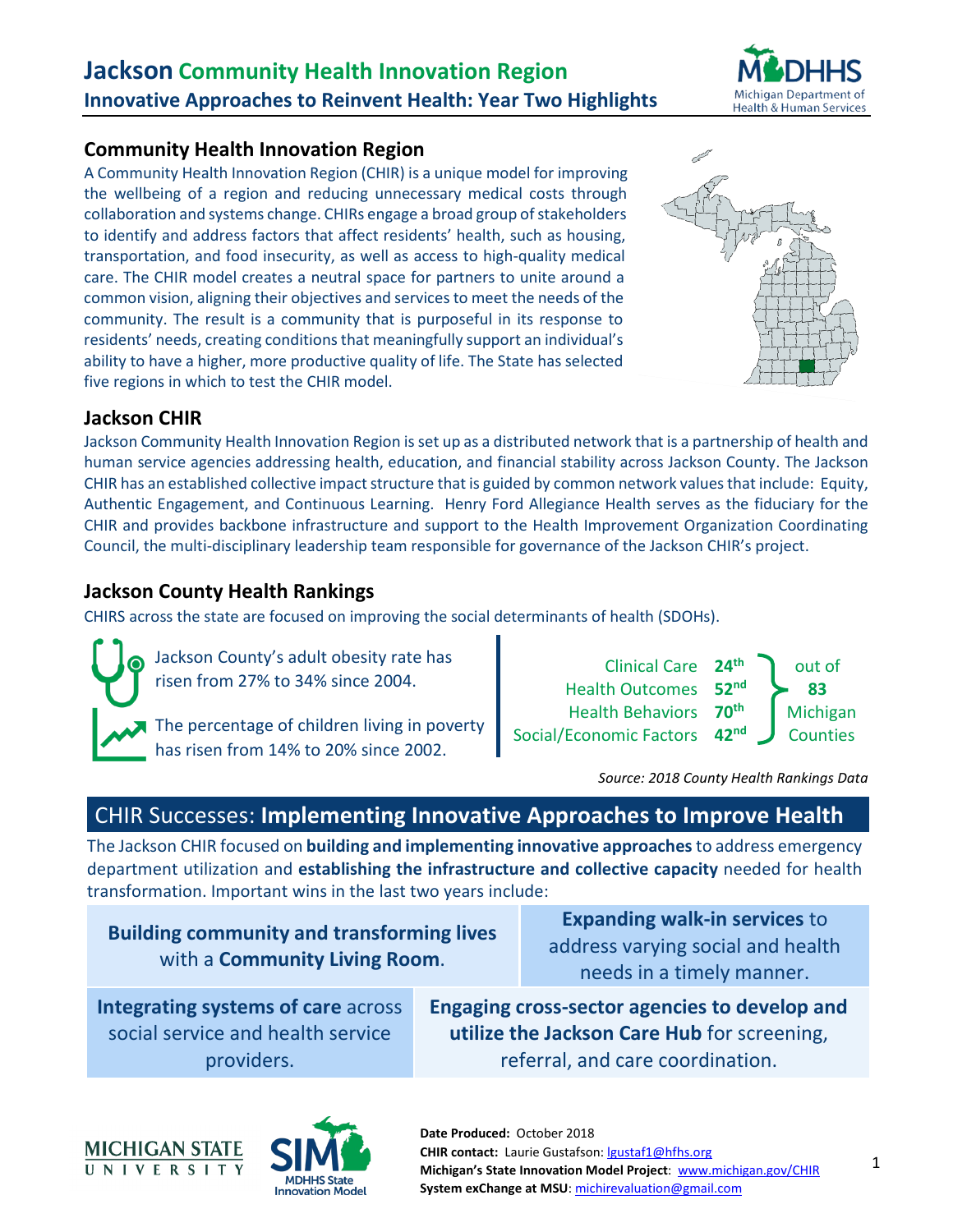

# **Bright Spot**

**Building community and transforming lives** with a **Community Living Room**.

#### **CHIR Success!**

The Jackson CHIR has developed a transformative way to **address social isolation, build community, engage local partners, and provide critical social and health services** where residents need them most at the Community Living Room. The **Community Living Room** is staffed by resource specialists who work to connect residents to needed services.

#### **What was the challenge facing Jackson?**

Residents living in low-income neighborhoods faced barriers to accessing health and social services. Social determinants of health (SDOHs) such as housing instability, socioeconomic status, food access, and transportation were contributing to poor health outcomes for Jackson residents and the traditional approaches to service delivery were failing to meet residents' needs. In addition, social isolation was identified as a factor impacting wellbeing and physical health outcomes.

#### **How did the Jackson CHIR address this challenge?**

The Jackson CHIR transformed an under-utilized space in a Jackson Housing Commission property into a Community Living Room. This space brings the community together and provides connection to social and health resources in a warm and welcoming environment. This space provides services such as community health worker outreach and assistance, community paramedics, housing support, transportation services, and community meals., Community Living Room guests plan and facilitate games, snacks and events such as 'vinyl Fridays', to share music from their record collections.

#### **What has the impact been?**

Following 3,000 visits since March of 2018, the Community Living Room has become a space for the community to connect with each other and access services. Frequent guests are now supporting the day-to-day operation and are actively involved in running the space. The Community Living Room has become a lifeline to many who were isolated or struggling to access needed services. Using a community-based approach to social and health service delivery, the Community Living Room has created the space, support, and connection to resources to address people's needs outside of the Emergency Department.

#### **What are the important next steps?**

- Continue creative programing and participant capacity building.
- Expand the Community Living Room to additional locations.
- Engage community stakeholders to commit ongoing support for the community resource specialists and the work that they do.





**Promoting Well-Being**



"Having the community paramedics has been tremendous

because we're in an area where people have been neglected…they don't have access to get to their healthcare providers."

- Social Services Provider

"They don't have the funds or the resources to go to different



activities and intermingle…so this living room helps people meet each other. They motivate each other."

- Social Services Provider



"Some of these residents have limited mobility and some do not

have any transportation. We are transporting them to get the things they need."

- Community Partner

#### **Transforming Lives**

*"The Resource Specialists are 100% integral to the success of the [Community Living Room]. Without them, it would just be a space to sit in and it would not address the systemic issues like loneliness and people then accessing the ER when not necessary."*

*-* Community Partner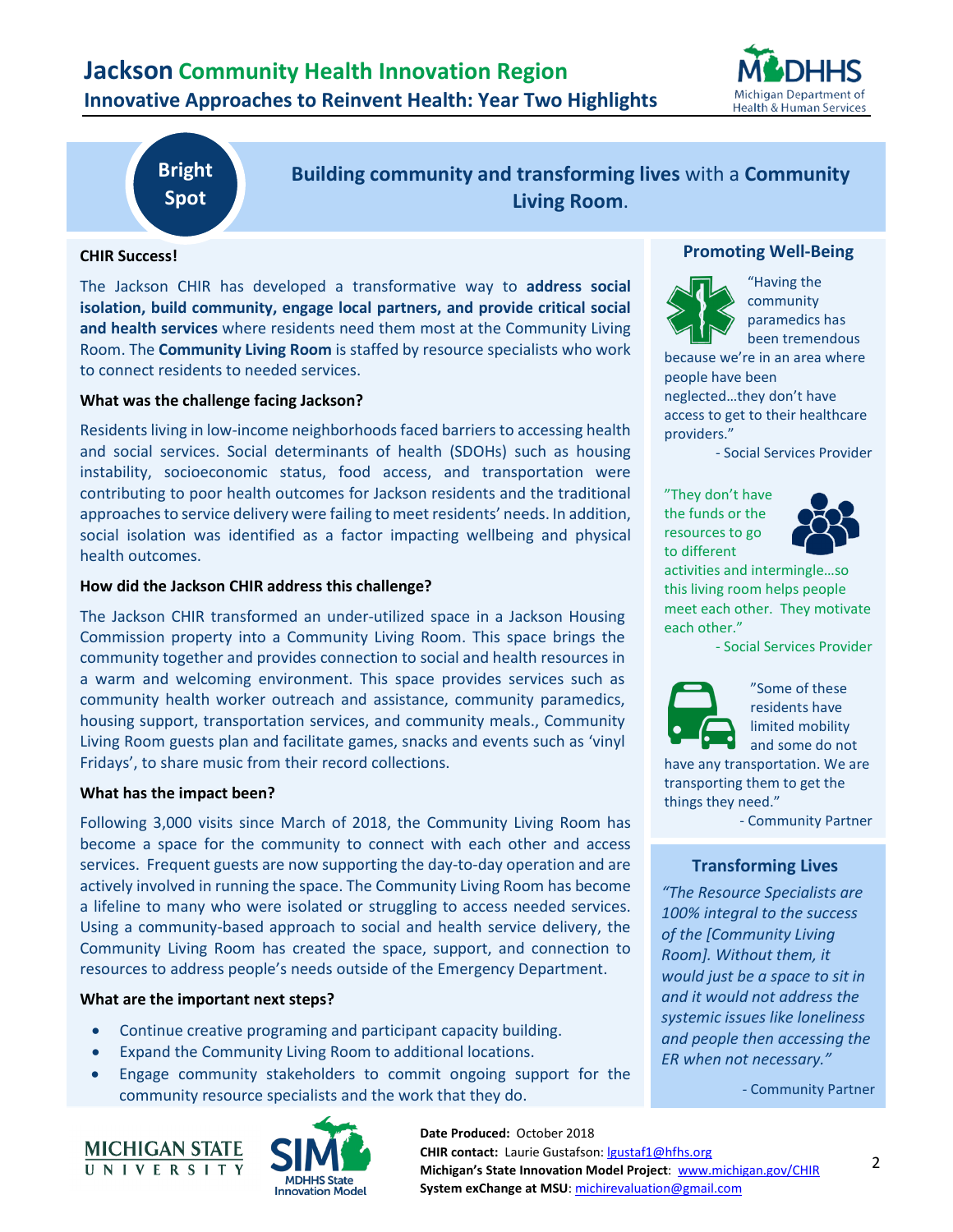

# **Bright Spot**

**Integrating systems of care** across social service and health service providers.

#### **CHIR Success!**

The Jackson CHIR **developed and implemented an integrated system of care** allowing for more efficient coordination of services and the promotion of social wellness and health through the Jackson Care Hub, which uses an IT infrastructure to connect resource providers and the residents they serve.

#### **What was the challenge facing Jackson?**

Inefficient coordination and service duplication has negatively impacted the system of care in Jackson County. In addition, the lack of standardized screening processes created problems with tracking services provided to individuals. As a result, residents were experiencing poor service coordination and health outcomes.

#### **How did the CHIR address this challenge?**

The CHIR brought together front-line community and medical service staff, IT professionals, and community agency leaders to develop a shared technology platform (Jackson Care Hub) that allows for screening and assessment at social and health service organizations across the CHIR. The Care Hub consists of IT infrastructure connecting community agencies to each other and, in the near future, to shared community electronic health records; as well as a screening, assessment, and referral tool using Central Michigan's 2-1-1- database.

The Care Hub users walk individuals through a four-step, non-linear workflow:

| <b>Identify</b>  | Proactively find people in need of services through screening.                                                          |
|------------------|-------------------------------------------------------------------------------------------------------------------------|
| <b>Assess</b>    | Evaluate needs using a dynamic, whole-person approach.                                                                  |
| <b>Assist</b>    | Provide support and referrals to services based on assessment.                                                          |
| <b>Follow-Up</b> | Confirm people are receiving needed services by working with<br>the individual and the agencies involved in their care. |

#### **What has the impact been?**

The Care Hub has created a more consistent method to identify social and health needs, connect residents to resources, and allow organizations to track the services provided. This integrated system of care model can be adapted and used in other communities across the state, meaning that many more individuals could benefit from this work in the future.

#### **What are the important next steps?**

- Include more health care practices in the referral and connection services.
- Develop summary reports to better communicate community-level health data back to providers throughout the county.





#### **Connecting to Services**



*"The moment the individual leaves that office, they can walk out with referrals to* 

*many different avenues of the social determinants of health."*

- Health System Staff

#### **Designing for Change**



Agencies participating in design of integrated system of care.

Agencies participating in the co-design of IT infrastructure.

#### **Participating in Change**



Health care practices participating in the screening process.

Central Michigan's 2-1-1 referrals from navigators during pilot testing.

#### **Integrating Systems of Care**



**CHIR contact:** Laurie Gustafson[: lgustaf1@hfhs.org](mailto:lgustaf1@hfhs.org) **Michigan's State Innovation Model Project**: www.michigan.gov/CHIR **System exChange at MSU**[: michirevaluation@gmail.com](mailto:michirevaluation@gmail.com)